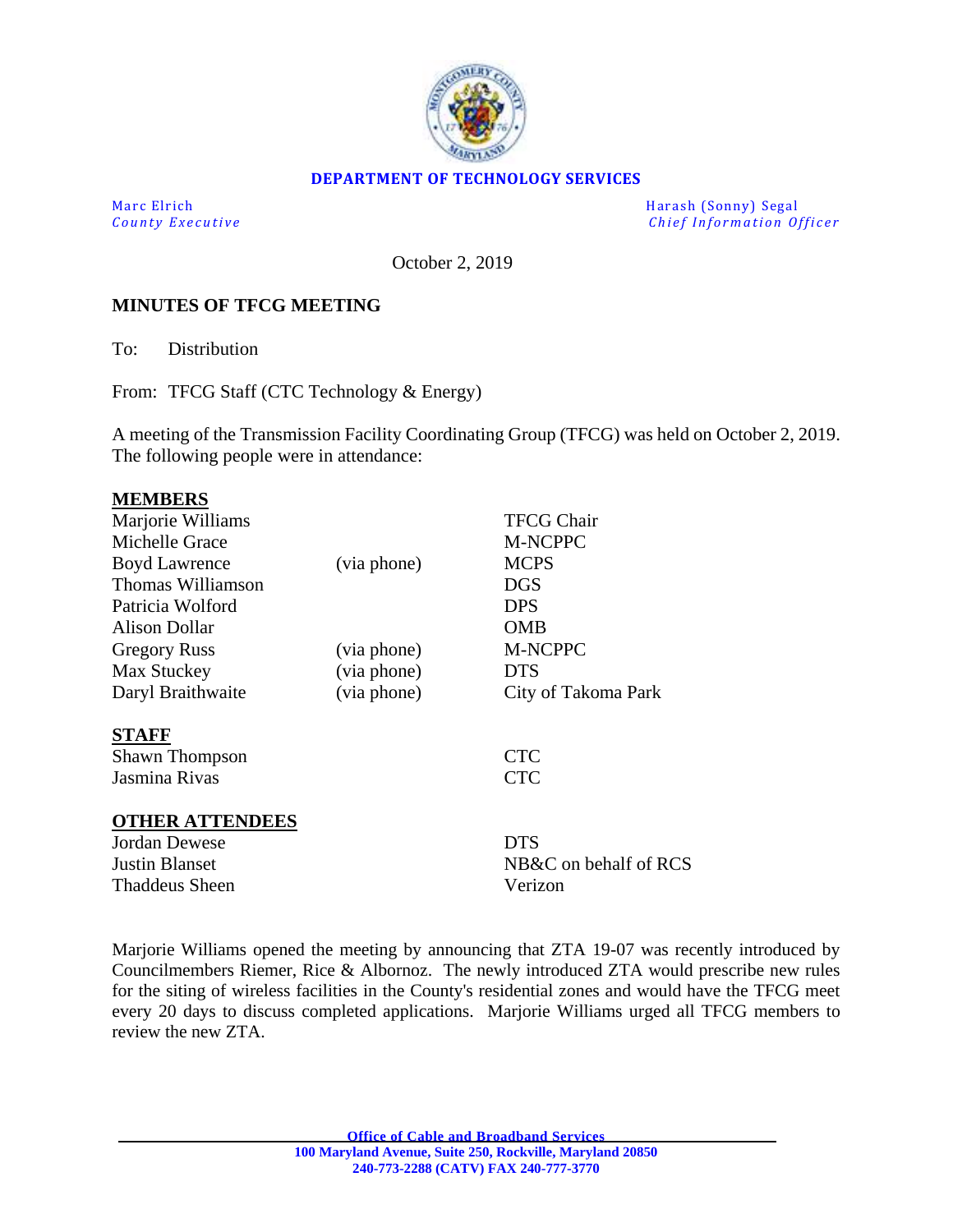Minutes of TFCG Meeting Held October 2, 2019 Page 2 of 6

# **Action Item: Meeting Minutes**

**Motion:** Patricia Wolford moved that the September minutes be approved as written. Michelle Grace seconded the motion and it was unanimously approved.

# **Action Item: Consent Agenda**

# **Consent Agenda**

*1. Application Number:* 2019070900 *Type:* Minor Modification *Received (date):* 7/11/2019 *Revised:* 8/28/2019 *Revised:* 8/29/2019

*Applicant:* T-Mobile *Site Name/Location:* Clement Property*/*25217 Peach Tree Rd, Clarksburg *Zoning Standard:* AR *Property Owner:* Lynwood Farm LP *Description:* Remove and replace six antennas. Add 3 RRHs at 170' on an existing 192' monopole. *Tower Coordinator Recommendation:* Recommended. Recommendation is subject to compliance with all applicable laws.

*2. Application Number:* 2019070901 *Type:* Minor Modification *Received (date):* 7/17/2019 *Revised:* 8/29/2019

*Applicant:* AT&T Wireless *Site Name/Location:* Fire Station 31*/*12100 Darnestown Rd, Gaithersburg *Zoning Standard:* R-200 *Property Owner:* Montgomery County *Description:* Add a 4' x 10' concrete pad in the existing equipment compound. Place a 30kW diesel generator on concrete pad. *Tower Coordinator Recommendation:* Recommended. Recommendation is subject to compliance with all applicable laws.

*3. Application Number:* 2019080949 *Type:* Minor Modification *Received (date):* 8/13/2019 *Revised:* 8/29/2019

*Applicant:* Sprint/Nextel *Site Name/Location:* Ramada Silver Spring*/*7990 Georgia Ave, Silver Spring *Zoning Standard:* CR-3.0 *Property Owner:* ELSS LLC *Description:* Add one microwave dish antenna at 73' on an existing 62' building. *Tower Coordinator Recommendation:* Recommended. Recommendation is subject to compliance with all applicable laws.

*4. Application Number:* 2019080958 *Type:* Minor Modification *Received (date):* 8/23/2019

*Revised:* 8/28/2019 *Revised:* 8/29/2019

*Applicant:* Verizon Wireless

*Site Name/Location:* Public Storage Briggs Chaney*/*3351 Briggs Chaney Rd, Silver Spring *Zoning Standard:* EOF-0.75 *Property Owner:* Shurgard Maryland Properties Inc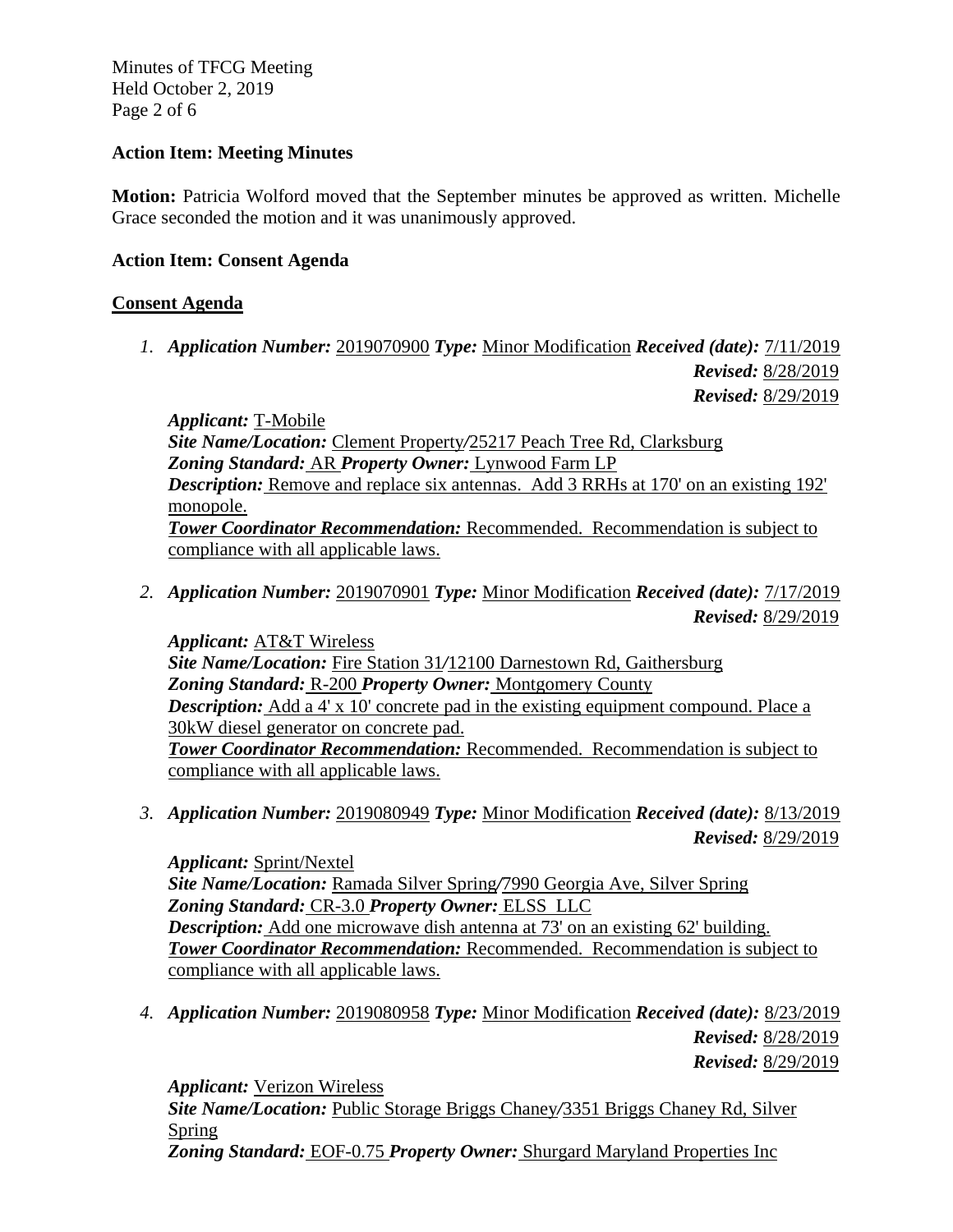Minutes of TFCG Meeting Held October 2, 2019 Page 3 of 6

> *Description:* Remove and replace twelve antennas and 6 RRHs at 120' on an existing 140' monopole. *Tower Coordinator Recommendation:* Recommended. Recommendation is subject to compliance with all applicable laws.

*5. Application Number:* 2019080971 *Type:* Minor Modification *Received (date):* 8/27/2019 *Revised:* 8/30/2019

*Applicant:* Verizon Wireless *Site Name/Location:* Phillips Office Building*/*9420 Key West Ave, Rockville *Zoning Standard:* LSC-1.0 *Property Owner:* Key West III LP *Description:* Remove twelve antennas and 6 RRHs. Add six antennas and 6 RRHs at 53' on an existing 40' building. *Tower Coordinator Recommendation:* Recommended. Recommendation is subject to compliance with all applicable laws.

*6. Application Number:* 2019080939 *Type:* Minor Modification *Received (date):* 8/12/2019 *Revised:* 9/3/2019

*Applicant:* AT&T Wireless *Site Name/Location:* Colesville Monopole*/*49 Randolph Road, Colesville/ Silver Spring *Zoning Standard:* NR-0.75 *Property Owner:* A.I. GLENVIEW LLC M & ML PATRIOT LLC ETAL

*Description:* Add three antennas and 3 RRHs at 123' on an existing 150' monopole. *Tower Coordinator Recommendation:* Recommended. Recommendation is subject to compliance with all applicable laws.

*7. Application Number:* 2019080933 *Type:* Minor Modification *Received (date):* 8/8/2019

*Revised:* 8/19/2019 *Revised:* 9/6/2019 *Revised:* 9/11/2019 *Revised:* 9/12/2019

*Applicant:* AT&T Wireless

*Site Name/Location:* Glenmont Tank*/*12413 (12405) Georgia Ave, Silver Spring *Zoning Standard:* CR 2.0 *Property Owner:* WSSC

*Description:* Remove and replace three antennas. Add 3 RRHs at 153' on an existing 183' water tank.

*Tower Coordinator Recommendation:* Recommended on condition the applicant provides written approval from WSSC at the time of permitting. Recommendation is subject to compliance with all applicable laws.

*8. Application Number:* 2019080957 *Type:* Minor Modification *Received (date):* 8/14/2019 *Revised:* 9/10/2019

*Applicant:* Sprint/Nextel

*Site Name/Location:* Rockville Measuring Station*/*15030 Frederick Rd, Rockville *Zoning Standard:* IM-2.5 *Property Owner:* Atlantic Seaboard Corp *Description:* Remove and replace one microwave dish antenna at 120' on an existing 188' tower.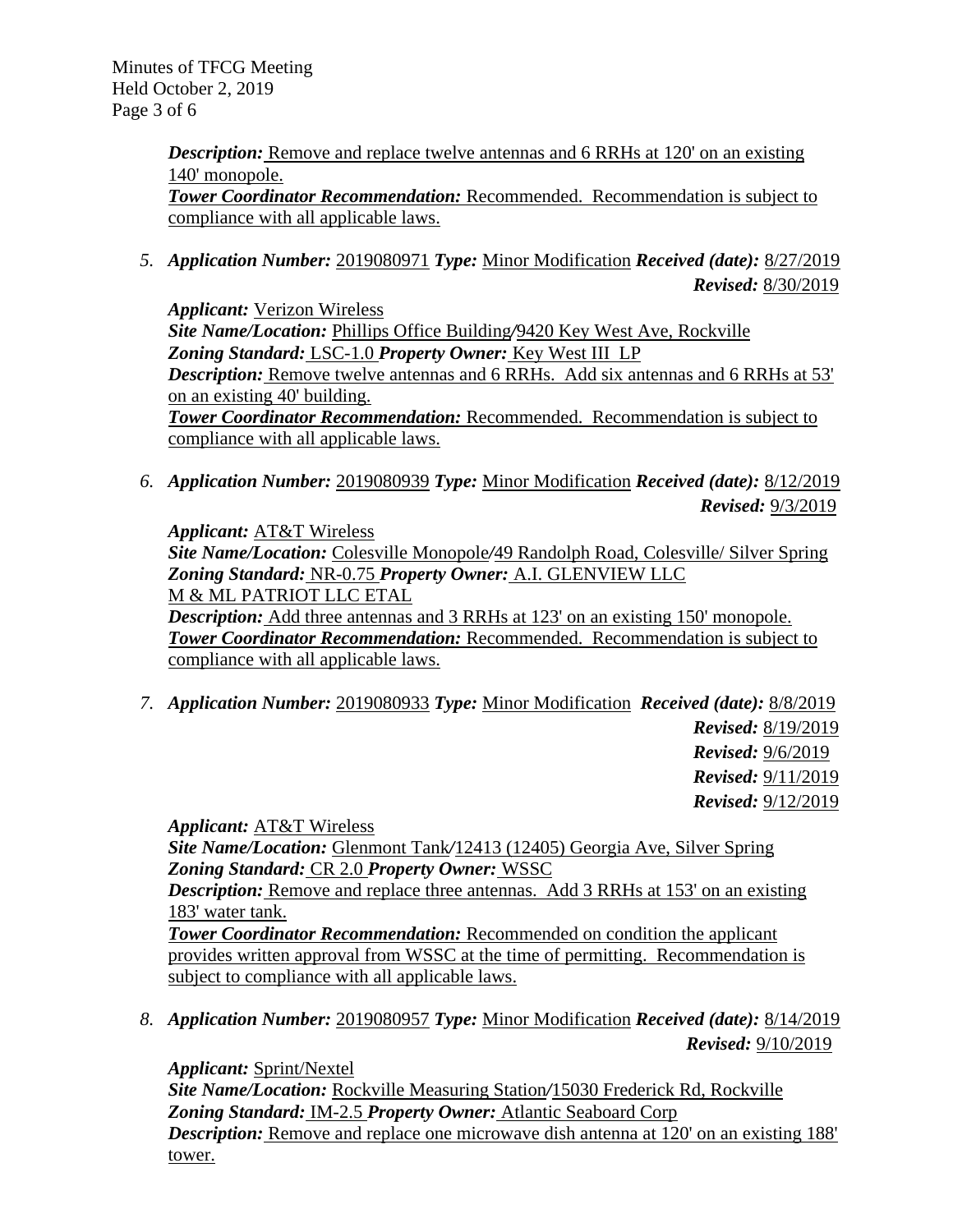*Tower Coordinator Recommendation:* Recommended. Recommendation is subject to compliance with all applicable laws.

*9. Application Number:* 2019090974 *Type:* Minor Modification *Received (date):* 9/5/2019 *Revised:* 9/13/2019

*Applicant:* AT&T Wireless *Site Name/Location:* Fire Station 33*/*11430 Falls Rd, Potomac *Zoning Standard:* R-200 *Property Owner:* Rockville Volunteer Fire Dept. *Description:* Remove and replace three antennas. Add 3 RRHs at 141' on an existing 150' monopole. *Tower Coordinator Recommendation:* Recommended. Recommendation is subject to compliance with all applicable laws.

*10. Application Number:* 2019070916 *Type:* Minor Modification *Received (date):* 7/29/2019 *Revised:* 9/17/2019

*Applicant:* T-Mobile *Site Name/Location:* Quail Hill Farms*/*301 Quailhill Dr, Brookeville *Zoning Standard:* R-C *Property Owner:* Andrew Austin *Description:* Remove and replace three antennas and 3 RRHs at 170' on an existing 170' monopole. *Tower Coordinator Recommendation:* Recommended. Recommendation is subject to compliance with all applicable laws.

*11. Application Number:* 2019090979 *Type:* Minor Modification *Received (date):* 9/17/2019 *Revised:* 9/24/2019

*Applicant:* AT&T Wireless *Site Name/Location:* Public Storage Prosperity*/*12355 Prosperity Ave, Silver Spring *Zoning Standard:* CR-0.75 *Property Owner:* Public Storage LP *Description:* Remove 3 RRHs. Add six antennas and 6 RRHs at 116' on an existing 140' monopole. *Tower Coordinator Recommendation:* Recommended. Recommendation is subject to

compliance with all applicable laws.

Marjorie Williams announced that there would be changes made to item nine on the consent agenda. The applicant was contacted multiple times and had not paid the application fee. Therefore, the application was incomplete and would be removed from the agenda.

**Motion**: Gregory Russ moved that all items with the exception of item #9 on the Consent Agenda be recommended. Thomas Williamson seconded the motion and it was unanimously recommended.

# **Regular Agenda**

*12. Application Number:* 2019050814 *Type:* New *Received (date):* 8/29/2019 *Revised:* 9/17/2019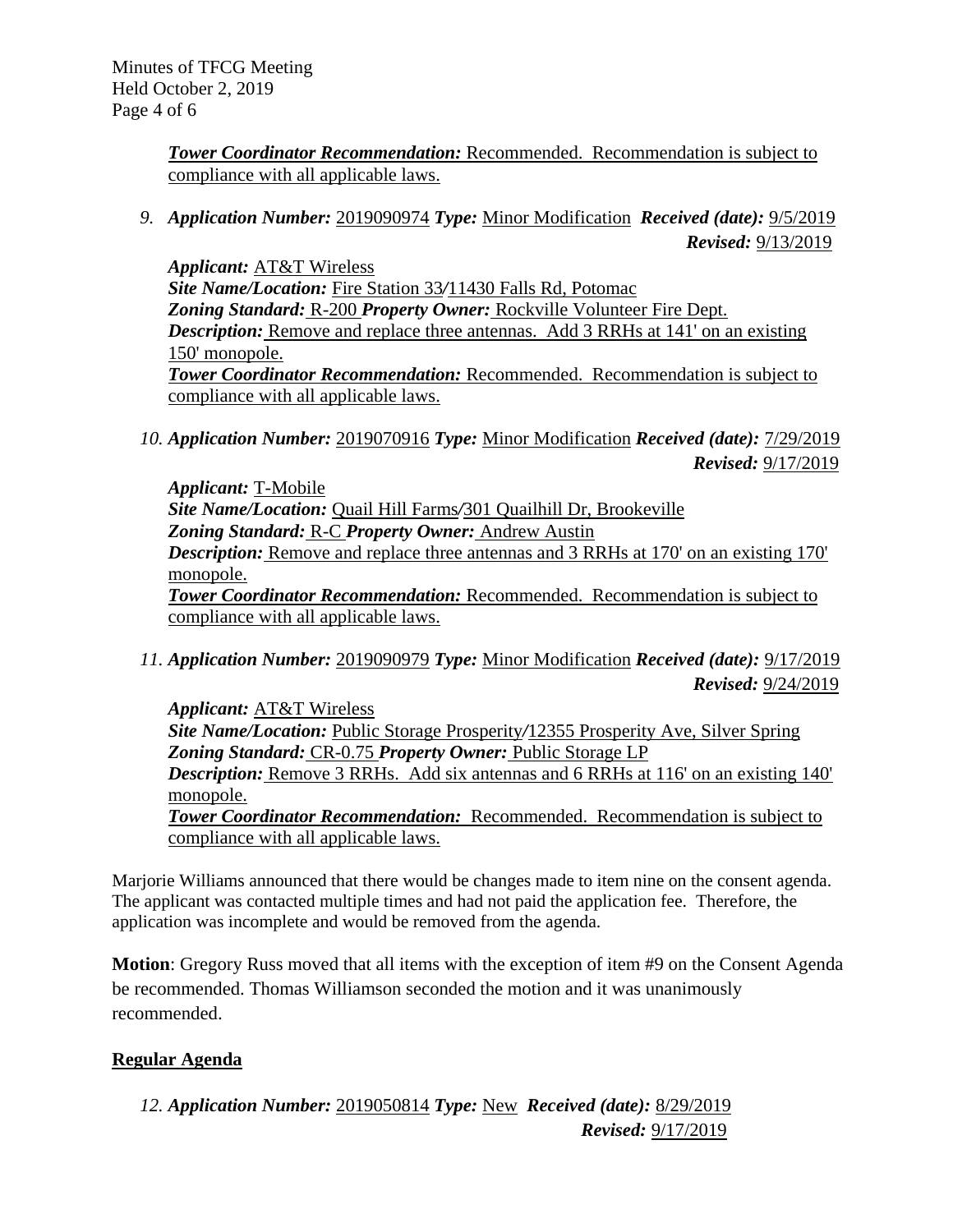Minutes of TFCG Meeting Held October 2, 2019 Page 5 of 6

### *Revised:* 9/20/2019

*Applicant:* RCS Montgomery County

*Site Name/Location:* Brookeville Tower*/*4301 Brookeville Rd., Brookeville *Zoning Standard:* AR *Property Owner:* Maller Jane C Trustee *Description:* Construct a 230' self-supporting lattice tower and install four antennas and three microwave dish antennas at various height ranging from 179'5" to 225'. Install an 11'8"x 30' equipment shelter on a concrete foundation within a proposed 52' x 64' equipment compound surrounded by a chain-link fence.

**Tower Coordinator Recommendation:** Recommended on the condition that the applicant receives approval from the Planning Board through the Mandatory Referral process. Recommendation is subject to compliance with all applicable laws.

#### **Discussion:**

Jasmina Rivas summarized the application. Michelle Grace added that the road the proposed tower is located off of (Brookville Rd) was considered to be a rustic road. Rustic and exceptional rustic roads are preserved under the Rustic Roads Program. Therefore, M-NCPPC would have to take this into account when reviewing this application at a later stage. Gregory Russ indicated that the recommendation that was given for all RCS towers (items #12 through #14 on the Regular Agenda) would need to be amended. He recommended it read as "Recommended on the condition that the applicant goes through the Mandatory Refferal process and receives a recommendation from the Planning Board. Recommendation is subject to compliance with all applicable laws". All other members agreed with amending the recommendations to read as such.

**Motion:** Patricia Wolford moved that the application be recommended. Boyd Lawrence seconded the motion. Gregory Russ abstained from voting and all other members unanimously recommended the application.

*13. Application Number:* 2019080961 *Type:* New *Received (date):* 8/29/2019 *Revised:* 9/13/2019 *Revised:* 9/19/2019

#### *Applicant:* RCS Montgomery County

*Site Name/Location:* Fire Station 16*/*111 University Blvd. E, Silver Spring *Zoning Standard:* R-60 *Property Owner:* Silver Spring Volunteer Fire Department Inc. *Description:* Construct a 195' monopole and install five antennas and two microwave dish antennas at various height ranging from 135' to 180'5". Install an 11'8" x 36' equipment shelter and internal diesel generator on a concrete foundation within a proposed 1,435 sq. ft. lease area.

*Tower Coordinator Recommendation:* Recommended on the condition that the applicant receives approval from the Planning Board through the Mandatory Referral process. Recommendation is subject to compliance with all applicable laws.

Jasmina Rivas summarized the application. Michelle Grace added that the property surrounding the Fire Department property was owned by M-NCPPC and had an existing covenant that prohibited redevelopment on that property. They indicated to Justin Blanset, representing RCS, that all utility easement and construction on site would have to be done without disturbing any